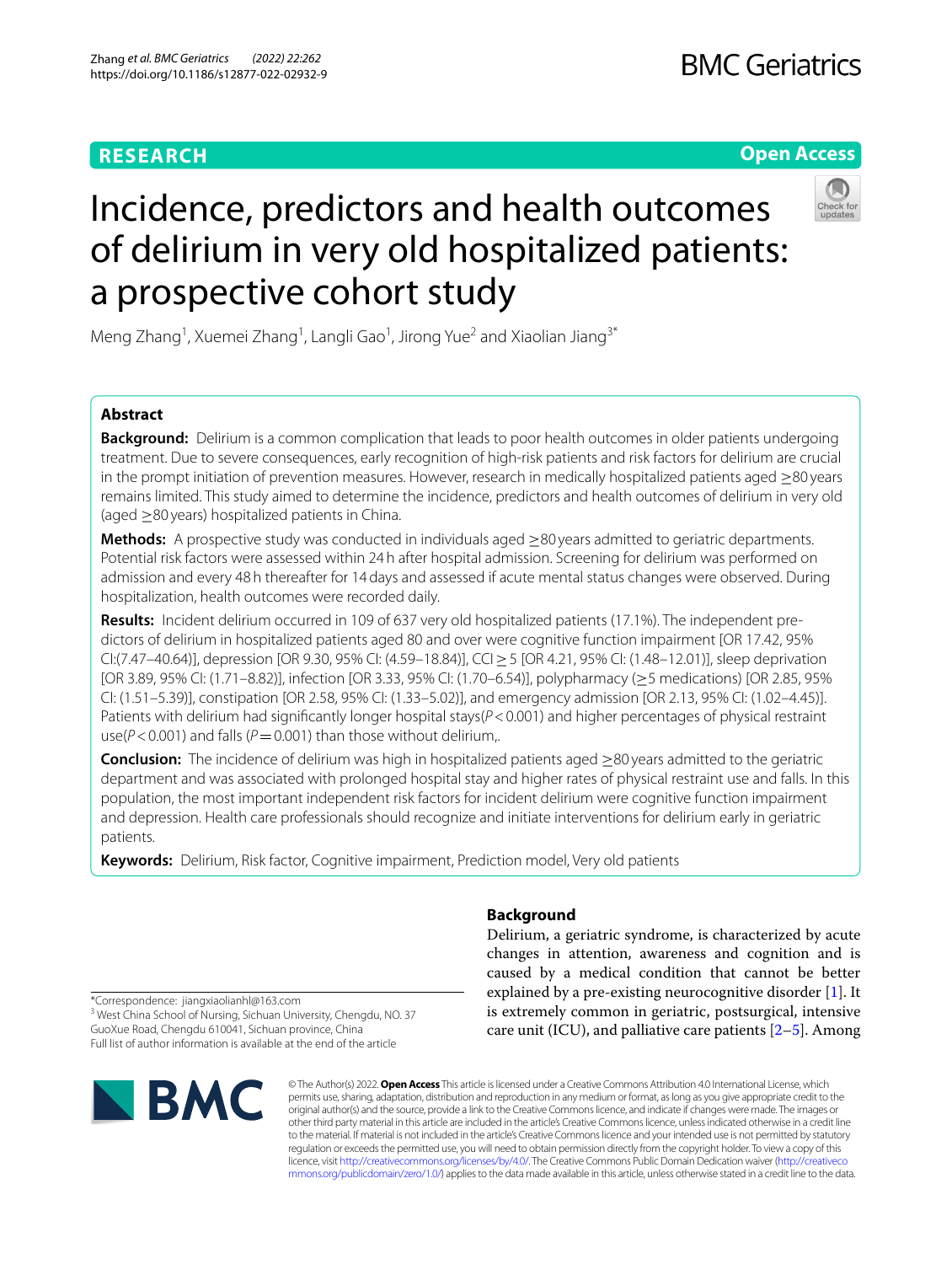older medical patients aged  $\geq$ 65 years, the incidence of delirium ranges from 20 to 29%  $[2]$  $[2]$ . The absolute number may increase with the aging of the population. Delirium can contribute to prolonged hospitalization; functional deterioration; and increased rates of protracted mortality, dementia and hospital-associated adverse events (falls, pressure ulcers, and unplanned extubation) [\[2](#page-8-1), [6](#page-8-3), [7\]](#page-8-4). In addition, estimates of total healthcare costs related to delirium are more than \$164 billion per year in the United States [[8\]](#page-8-5).

Despite the high incidence and poor prognosis of delirium, it has been demonstrated that approximately  $30\% \sim 53\%$  of cases can be prevented [\[9,](#page-8-6) [10](#page-8-7)]. Early identifcation of risk factors and measures targeting these factors are critical frst steps in the development of efective preventive strategies [\[11\]](#page-8-8). Delirium is frequently multifactorial in the elderly, dependent on complex interactions between vulnerable patients with several predisposing factors and exposure to precipitating factors [\[11,](#page-8-8) [12](#page-8-9)].

Currently, several studies have systematically examined the risk factors for delirium in older hospitalized patients [\[13–](#page-8-10)[19\]](#page-8-11). However, these studies mainly analysed Caucasian populations. Ethnographic discrepancies may result in diferent outcomes. Although there have been studies on delirium in older Chinese people, the majority of them focused on those in postoperative, ICU, terminal malignancy, or subacute medical settings [[20–](#page-8-12)[23](#page-9-0)] and therefore are not broadly applicable to the general medical population, which is particularly susceptible to developing delirium. Recently, a study in medically hospitalized Chinese patients determined the risk factors for prevalent delirium [[24](#page-9-1)]. Nevertheless, incident delirium can also be a major challenge, especially for delirium prevention. A delirium predictor study that targets older Chinese adults aged 80years and over, which has been demonstrated to be an important cut-of for incident delirium, has never been performed [\[25\]](#page-9-2). Prompt recognition of delirium is important for the initiation of efective preventive treatment as soon as possible. Therefore, the identifcation of potential risk factors among older medical inpatients is crucial.

The present study aimed to determine the incidence and identify the predictors of delirium in very older (aged  $\geq$ 80 years) persons admitted to a medical ward in China. Furthermore, we aimed to contrast the clinical outcomes of patients with and without delirium.

## **Methods**

# **Design, setting and participants**

This prospective cohort study was conducted in four geriatric departments of West China Hospital of Sichuan University from June 2016 to May 2017. Patients aged

 $\geq$ 80 years who were admitted to the geriatric department and who had an anticipated length of stay longer than 2 days were eligible for inclusion. The exclusion criteria included (1) delirium on admission assessed using the Confusion Assessment Method (CAM); (2) inability to communicate due to severe dementia, legal blindness, or severe deafness; (3) a terminal condition with a life expectancy <6months; and (4) a documented history of schizophrenia or psychosis. This study was approved by the Research Ethics Committee of West China Hospital of Sichuan University (#201440).

# **Determination of delirium and subtypes**

Incident delirium was defned as delirium that was not present on enrolment but developed during hospitalization. The 3-min Diagnose Interview for CAM-defined Delirium (3D-CAM) was used to determine delirium in our study  $[26]$  $[26]$ . This tool includes 20 items that streamline the evaluation of the 4 CAM diagnostic features: (1) acute change and fuctuating course; (2) inattention; (3) disorganized thinking; and (4) altered level of consciousness. Delirium was considered to exist when features (1) and (2) were both present, and at the same time, either features  $(3)$  or  $(4)$  (or both) were present. The Chinese 3D-CAM has 94.73% sensitivity and 97.92% specifcity for the diagnosis of delirium in older Chinese patients [[27\]](#page-9-4). If delirium was diagnosed, the Delirium Rating Scale-Revised-98 was used to classify hyperactive, hypoactive, or mixed subtypes of delirium [\[28\]](#page-9-5).

## **Assessment of potential predictors**

A systematic review of prior studies (eTable 1, supplement [1\)](#page-8-13) and an expert panel of health care professionals (e.g., psychiatrists, geriatricians, geriatric nursing specialists, and pharmacists) were consulted to identify the following predictors for delirium: age, sex, marital status, education, type of admission, smoking, alcohol intake, infection, constipation, sleep, vision, hearing, pain, functional status, cognitive function, drug use, depression, nutritional status, and comorbidities. Among these factors, demographic and general clinical characteristics including age, sex, marital status, education, marital status, smoking, alcohol intake, constipation, sleep, and type of admission, were recorded. Vision or hearing impairment data were extracted from the patient's medical history and physical diagnosis, as described by the patient, or based on the use of glasses or hearing aids on a regular basis. The patients were termed functionally dependent if their Barthel Index (BI), measuring activities of daily living (ADL), score was less than  $100$   $[29]$  $[29]$ . The Short Portable Mental Status Questionnaire (SPMSQ) was used to assess cognitive function, and all scores were adjusted by educational level  $[30]$  $[30]$  $[30]$ . In addition, we tracked the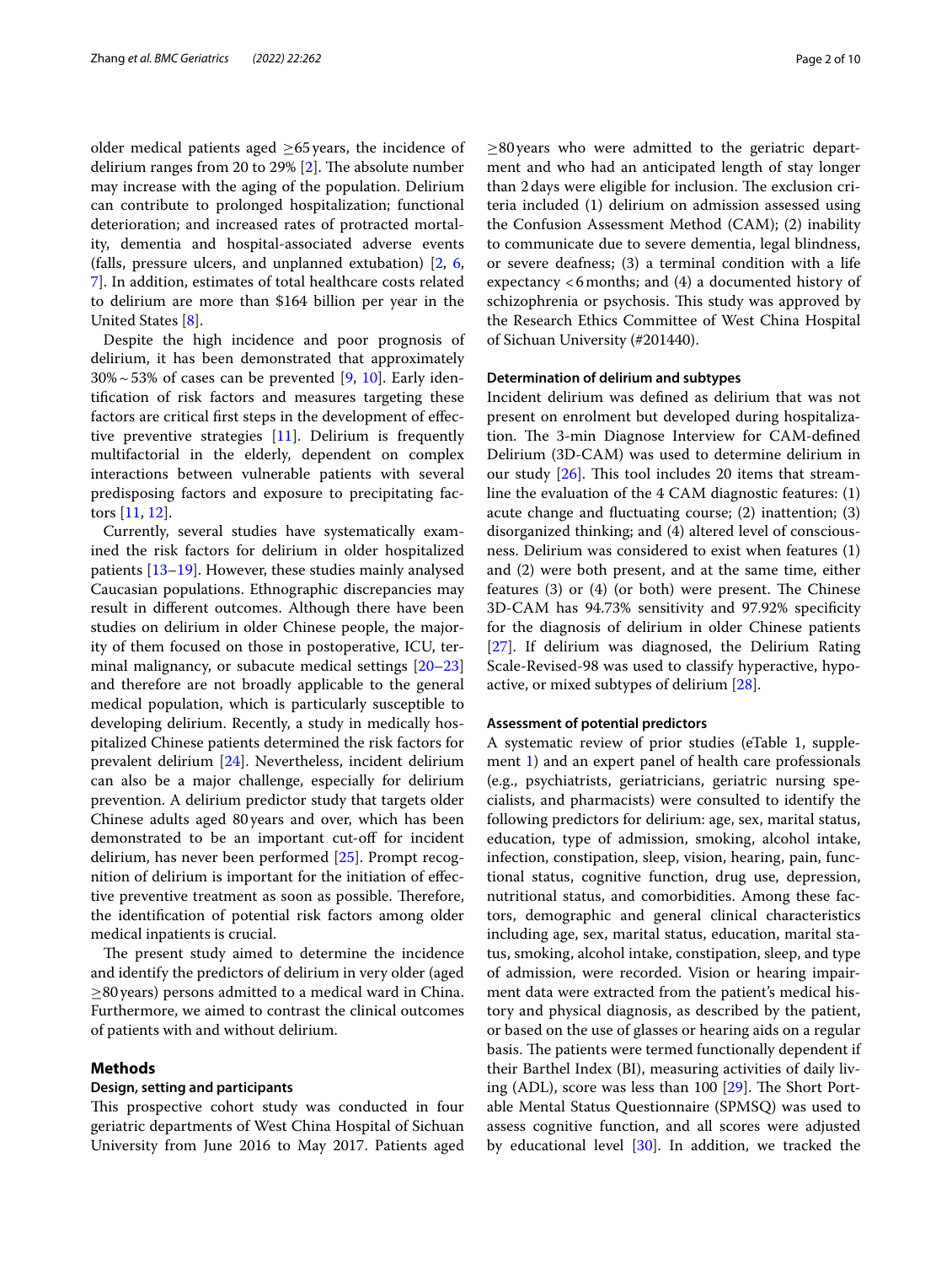patient's medical diagnosis history and information provided by caregivers in terms of cognitive function. To assess nutritional status, the Short Form of Mini-Nutritional Assessment (MNA-SF) was utilized, and malnutrition was defned as a score of 11 [[31\]](#page-9-8). Patients with depression were characterized as having a Geriatric Depression Scale-15 (GDS-15) score greater than 5 [[32\]](#page-9-9), and comorbidities were assessed using the Charlson Comorbidity Index (CCI), a score based on 19 chronic diseases [\[33](#page-9-10)]. Medication information was obtained from the Hospital Information System of West China Hospital. Polypharmacy was defned as the concurrent use of ≥5 medicines on admission, including both prescription and nonprescription drugs on the pharmacy list [\[34](#page-9-11)]. We used the Faces Pain Scale-Revised (FPS-R) to assess pain [\[35](#page-9-12)]. Furthermore, adverse events data, such as falls, physical limitations, and length of hospital stay, were collected.

## **Data collection process**

After obtaining informed consent from the subjects, faceto-face assessments were performed by trained investigators. Research assessors for delirium and predictor assessment were fully trained by consultant psychiatrists and geriatricians. The investigators followed the patients from the time they were admitted (within 24h) until 14days later, during their hospitalization. All patients were assessed for clinical delirium by experienced clinical researchers within 24h of admission and every 48h for the frst 14days of hospitalization (i.e., the 3rd, 5th, 7th, 9th, 11th, and 13th days) and the day before discharge. In addition, to minimize errors and maximize reliability, well-trained nurses assessed delirium three times daily (8:00AM~18:00PM, 18:00PM~2:00AM the next day, and 2:00AM~8:00AM) and more frequently if necessary (e.g., after sudden changes in a patient's behavior, attention, or consciousness). If the patient was diagnosed with delirium or suspected delirium by nurses, the researchers further independently assessed the patient and tracked the patient's proximate medical records. Within 24h of admission, the baseline data and all the potential predictors were evaluated by clinical researchers. Health outcome data were collected throughout the hospital stay.

## **Statistical analysis**

Data were analysed using the SPSS Statistics 21.0 software package (SPSS Inc., Chicago, USA). Numerical data were presented as means and standard deviations (SDs), whereas categorical data were described as proportions. Univariate and multivariate logistic regression analyses were performed to screen for signifcant risk factors for delirium. We used the logistic regression (Enter) for multivariate analysis, entering all the variables that were considered clinically relevant and that showed a univariate relationship with delirium outcome  $(P<0.1)$ . Additionally, a multicollinearity diagnostic was performed to assess the validity of the regression model by calculating the values of tolerance (Tol) and the variance infation factor (VIF). Tol > 0.1 and VIF < 10 indicated that no multicollinearity existed among the dependent variables. The Hosmer-Lemeshow test was performed to assess goodness of ft. Two-sided *P*<0.05 was considered statistically signifcant.

# **Results**

# **Characteristic of the study population**

Initially, 918 older hospitalized patients in the geriatric department were screened, of whom 281 patients were excluded because of delirium on admission, severe cognitive impairment, end-of-life disease, refusal to participate, discharge within 2 days after admission, or loss to follow-up. The remaining 637 older hospitalized patients satisfied the inclusion criteria (Fig.  $1$ ). The ages of the included patients ranged from 80 to 99years, with a mean age of  $85.79 \pm 3.69$  years, and 464 were males (72.8%). The demographic and baseline characteristics of all the subjects with and without delirium are presented in Table [1.](#page-4-0)

## **Incidence and subtypes of delirium**

Of the 637 recruited individuals, a total of 109 patients developed delirium according to the 3D-CAM assessment, with an incidence of 17.1%. After admission, 34 cases occurred on day 2 or day 3 of hospitalization, accounting for 31.2%, and 23 cases occurred on day 4 or day  $5$  (21.1%). The number of delirium cases on the 6th to 7th, 8th to 9th, 10th to 11th, 12th to 13th days of hospitalization were 17 (15.6%), 12 (11.0%), 11 (10.1%), and 12 (11.0%), respectively (Fig. [2](#page-5-0)). Among the patients with delirium, 48 (44.1%) had hypoactive delirium, 33.9% (37/109) had hyperactive delirium, and 22.0% (24/109) had mixed delirium.

# **Potential risk factors for delirium according to the univariate logistic regression analysis**

The univariate logistic regression analysis showed that age, marital status, education, number of medications ≥5, emergency admission, pain, constipation, cognitive function impairment, ADL impairment, malnutrition, depression, infection and CCI score were signifcantly diferent between the incident delirium and no delirium groups  $(P<0.05)$ , as shown in Table [2](#page-6-0). The prevalence rates of these risk factors were shown in eTable 2 in supplement [2.](#page-8-14)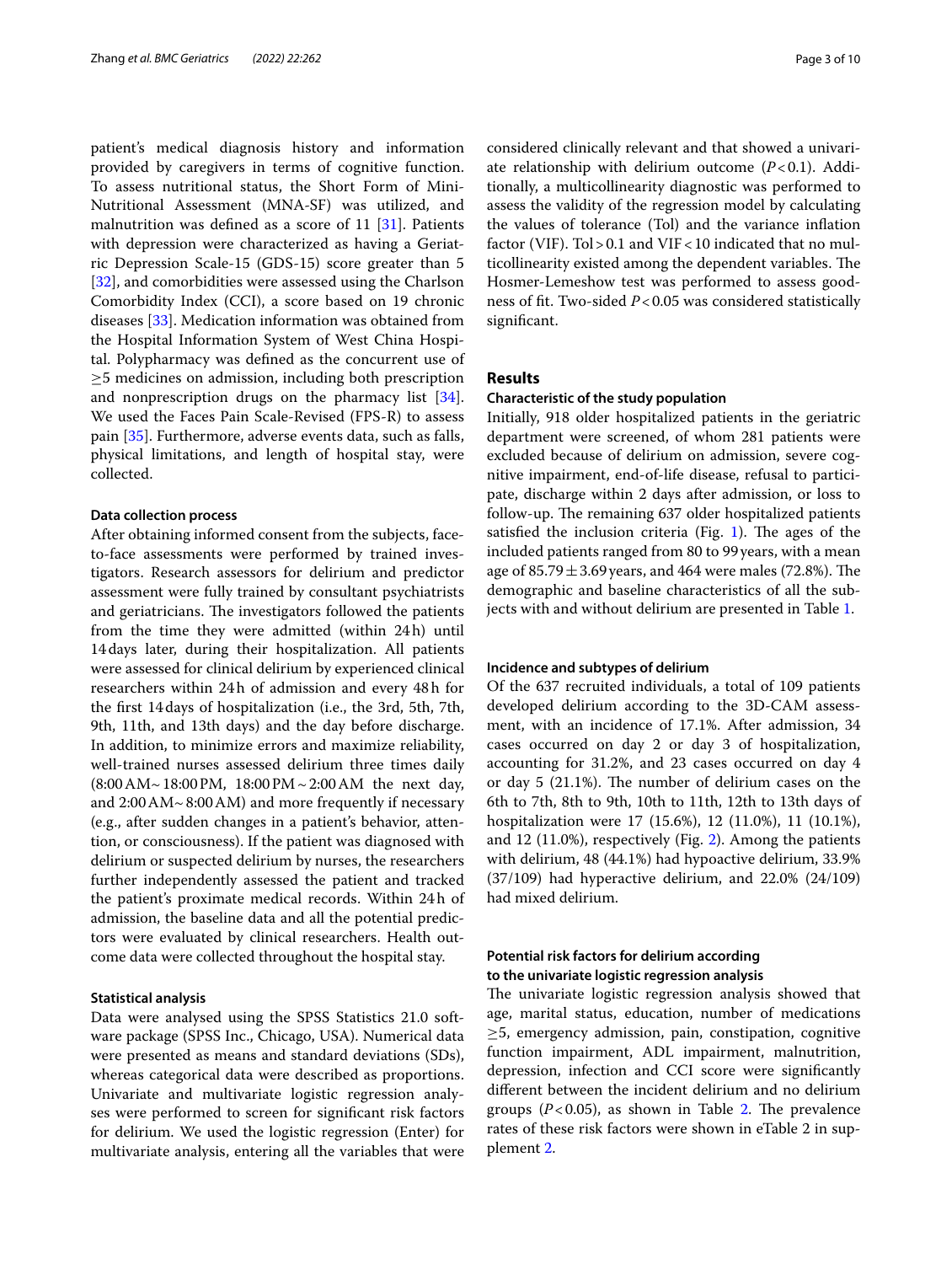

# <span id="page-3-0"></span>**Independent predictors for delirium according to the multivariable logistic regression analysis**

Multivariable binary logistic regression was performed, entering all variables with  $P < 0.1$  in the univariate analysis and variables that were considered clinically relevant. In addition, the multicollinearity diagnosis showed that the VIF was  $<$  2 and the Tol was  $>$  0.7, indicating that there was no obvious multicollinearity among the included factors. The binary variables were assigned (0,1), and the dummy variables were set for the multiclassification variables. Then, they were all entered into the regression model. Finally, the multivariable binary logistic regression analysis showed that factors that remained independently associated with delirium were cognitive function impairment [OR 17.42, 95% CI: (7.47–40.64)], depression [OR 9.30, 95% CI:  $(4.59-18.84)$ , CCI  $\geq 5$  [OR 4.21, 95%] CI: (1.48–12.01)], sleep deprivation [OR 3.89, 95% CI: (1.71–8.82)], infection [OR 3.33, 95% CI: (1.70–6.54)], polypharmacy (number of medications  $\geq$ 5) [OR 2.85, 95% CI: (1.51–5.39)], constipation [OR 2.58, 95% CI: (1.33–5.02)], and emergency admission [OR 2.13, 95% CI:  $(1.02-4.45)$ ], as shown in Table [3.](#page-7-0) The predictive model was ftted by the Hosmer-Lemeshow goodnessof-fit test, with an  $x^2$  value 6.686 and a P value of 0.571, showing that the model ft the data well.

# **Clinical outcomes**

Patients with delirium had signifcantly longer hospital lengths of stay than those without delirium (mean  $\pm$  SD, 24.76±11.31 vs. 17.71±8.15, *P*<0.001). Higher rates of adverse events, such as physical restraint use (6.4% vs. 0%, *P*<0.001) and falls (3.7% vs. 0%, *P*=0.001), were observed among the patients who developed delirium.

# **Discussion**

The principal finding of this prospective study was that 17.1% of hospitalized patients aged 80years and over had delirium. The independent predictors of delirium in these individuals were cognitive function impairment, depression, comorbidities, sleep deprivation, infection, polypharmacy, constipation, and emergency admission. Additionally, patient with delirium were more likely to have longer hospital stays and higher rates of physical restraint use and falls than those without delirium. To the best of our knowledge, this is the frst study directed at very old hospitalized patients, and it represents by far the largest delirium-related study in this population to date.

Previous research reported delirium prevalence in  $29\% \sim 64\%$  of older medical patients [[36\]](#page-9-13), which was higher than that in our sample. It is probable that variances in study populations, as well as diverse delirium diagnostic procedures used by researchers, contributed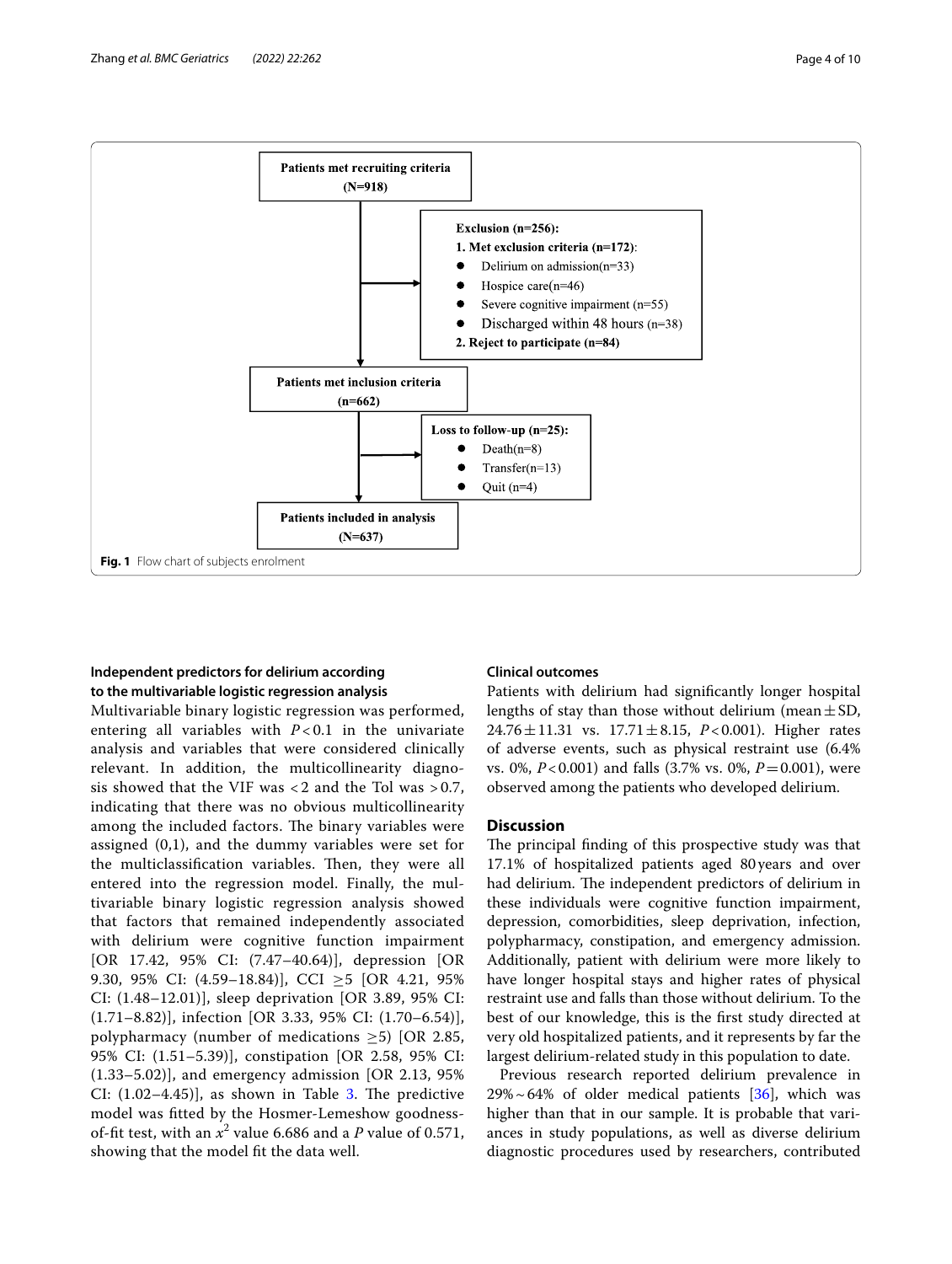# <span id="page-4-0"></span>**Table 1** Demographic and clinical characteristics of delirium and non-delirium patients

| <b>Variables</b>                 | Total ( $N = 637$ ) | Delirium<br>$(n = 109)$ | Non-delirium<br>$(n = 528)$ |
|----------------------------------|---------------------|-------------------------|-----------------------------|
| Age (years) (mean, SD)           | $85.79 \pm 3.69$    | $86.95 \pm 4.21$        | $85.56 \pm 3.54$            |
| Sex (n%)                         |                     |                         |                             |
| Male                             | 464(72.8)           | 77(70.6)                | 387(73.3)                   |
| Female                           | 173(27.2)           | 32(29.4)                | 141(26.7)                   |
| Marital status (n%)              |                     |                         |                             |
| Married                          | 512(80.4)           | 80(73.4)                | 432(81.8)                   |
| Single/divorced /windowed        | 125(19.6)           | 29(26.6)                | 96(18.2)                    |
| Education (n%)                   |                     |                         |                             |
| Illiteracy/primary school        | 105(16.5)           | 26(23.9)                | 79(15.0)                    |
| Middle school                    | 115(18.1)           | 22(20.2)                | 93(17.6)                    |
| High school/secondary technical  | 155(24.3)           | 24(22.0)                | 131(24.8)                   |
| College or above                 | 262(41.1)           | 37(33.9)                | 225(42.6)                   |
| Smoking (n%)                     |                     |                         |                             |
| Yes                              | 390(61.2)           | 65(59.6)                | 325(61.6)                   |
| No                               | 247(38.8)           | 44(40.4)                | 203(38.4)                   |
| Alcohol use (n%)                 |                     |                         |                             |
| Yes                              | 506(79.4)           | 80(73.4)                | 426(80.7)                   |
| No                               | 131(20.6)           | 29(26.6)                | 102(19.3)                   |
| Number of Medications (mean, SD) | $3.92 \pm 2.39$     | $6.25 \pm 2.46$         | $3.44 \pm 2.07$             |
| CCI (mean, SD)                   | $1.85 \pm 1.80$     | $2.83 \pm 2.13$         | $1.64 \pm 1.65$             |
| Emergency admission (n%)         |                     |                         |                             |
| Yes                              | 81(12.7)            | 34(31.2)                | 47(8.9)                     |
| No                               | 556(87.3)           | 75(68.8)                | 481(91.1)                   |
| Vision (n%)                      |                     |                         |                             |
| Normal                           | 83(13.1)            | 17(15.6)                | 66(12.5)                    |
| Impairment                       | 554(86.9)           | 92(84.4)                | 462(87.5)                   |
| Hearing (n%)                     |                     |                         |                             |
| Normal                           | 128(20.1)           | 20(18.3)                | 108(20.5)                   |
| Impairment                       | 509(79.9)           | 89(81.7)                | 420(79.5)                   |
| Sleep (n%)                       |                     |                         |                             |
| Normal                           | 112(17.6)           | 26(23.9)                | 86(13.8)                    |
| Impairment                       | 525(82.4)           | 83(76.1)                | 442(86.2)                   |
| Pain (n%)                        |                     |                         |                             |
| Yes                              | 349(54.8)           | 71(65.1)                | 278(52.7)                   |
| No                               | 288(45.2)           | 38(34.9)                | 250(47.3)                   |
| Constipation (n%)                |                     |                         |                             |
| Yes                              | 188(29.5)           | 53(48.6)                | 135(25.6)                   |
| No                               | 449(70.5)           | 56(51.4)                | 393(74.4)                   |
| Cognitive function (n%)          |                     |                         |                             |
| Normal                           | 404(63.4)           | 10(9.2)                 | 394(74.6)                   |
| Mild cognitive impairment        | 139(21.8)           | 38(34.9)                | 101(19.1)                   |
| Moderate cognitive impairment    | 94(14.8)            | 61(56.0)                | 33(6.3)                     |
| ADL (n%)                         |                     |                         |                             |
| Normal                           | 120(18.8)           | 13(11.9)                | 107(20.3)                   |
| Impairment                       | 517(81.2)           | 96(88.1)                | 421(79.7)                   |
| Nutrition (n%)                   |                     |                         |                             |
| Normal                           | 390(61.2)           | 43(39.4)                | 347(65.7)                   |
| Malnutrition                     | 247(38.8)           | 66(60.6)                | 181(34.3)                   |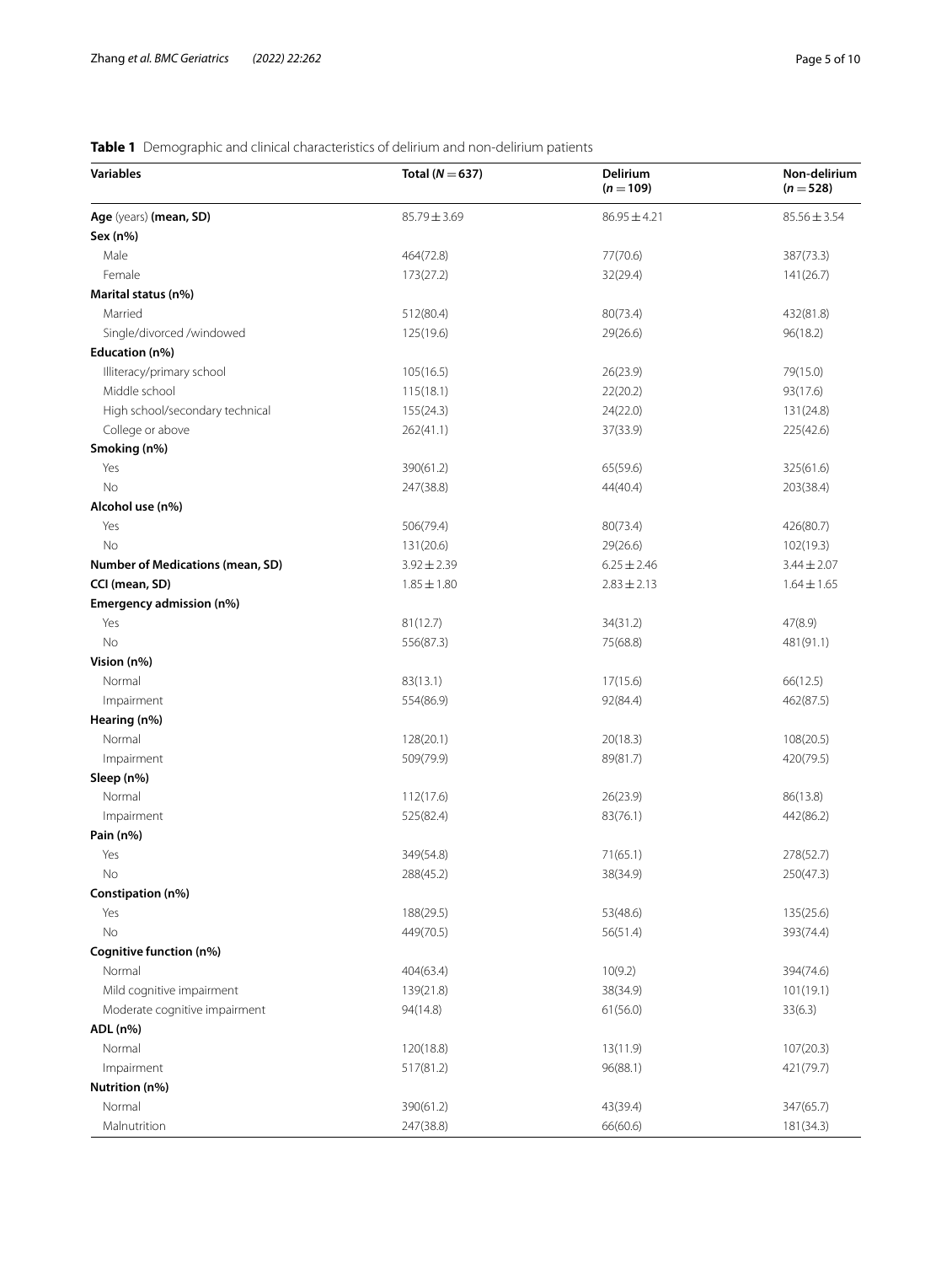# **Table 1** (continued)

| <b>Variables</b> | Total ( $N = 637$ ) | <b>Delirium</b><br>$(n = 109)$ | Non-delirium<br>$(n=528)$ |
|------------------|---------------------|--------------------------------|---------------------------|
| Depression (n%)  |                     |                                |                           |
| Yes              | 108(17.0)           | 60(55.0)                       | 48(9.1)                   |
| <b>No</b>        | 529(83.0)           | 49(45.0)                       | 480(90.9)                 |
| Infection (n%)   |                     |                                |                           |
| Yes              | 145(22.8)           | 62(56.9)                       | 83(15.7)                  |
| No               | 492(77.2)           | 47(43.1)                       | 445(84.3)                 |

*Abbreviations*: *CCI* Charlson Comorbidity Index, *ADL* Activity of Daily Life

Data presented as mean  $\pm$  SD or n (%)



<span id="page-5-0"></span>to the disparity in the delirium occurrence results. In this study, more patients were diagnosed with the hypoactive subtype than the other two subtypes. Similarly, Morandi et al. [\[37](#page-9-14)] reported that hypoactive delirium occurred most frequently in older patients.

The strongest predictors of delirium in our study were cognitive impairment (OR 17.42) and depression (OR 9.30). Preexisting cognitive dysfunction has been shown to be not only the most important independent risk factor for delirium but also one of the predictors of persistent delirium [[14,](#page-8-15) [16,](#page-8-16) [18,](#page-8-17) [38\]](#page-9-15). Moreover, delirium can cause long-term cognitive decline and increase the risk of new dementia [\[39](#page-9-16)]. We assumed that cholinergic defciency and activation of the immune system might be the main mechanisms by which dementia patients develop delirium. As cognitive impairment is an important risk factor, it is signifcantly better to evaluate this condition using a validated and reliable tool rather than only a medical history. Accordingly, in our study, cognitive impairment was assessed by the patient's medical history, information provided by caregivers, and the validated assessment tool. Approximately 36.6% of our cohort had mild or moderate cognitive impairment. This result is consistent with that of a study that reported the occurrence of cognitive impairment among the senior population was 3 to 42%  $[40]$  $[40]$ . The high prevalence of cognitive impairment among the senior population and the fact that it could lead to delirium highlights the need to delay cognitive decline and prevent delirium whenever possible.

Depression was another strong independent predictor. We discovered that depression was present in 17.0% of our cohort and that older individuals with depression were 9.3 times more likely to develop delirium than those without depression. This finding is consistent with earlier research. A systematic review found that older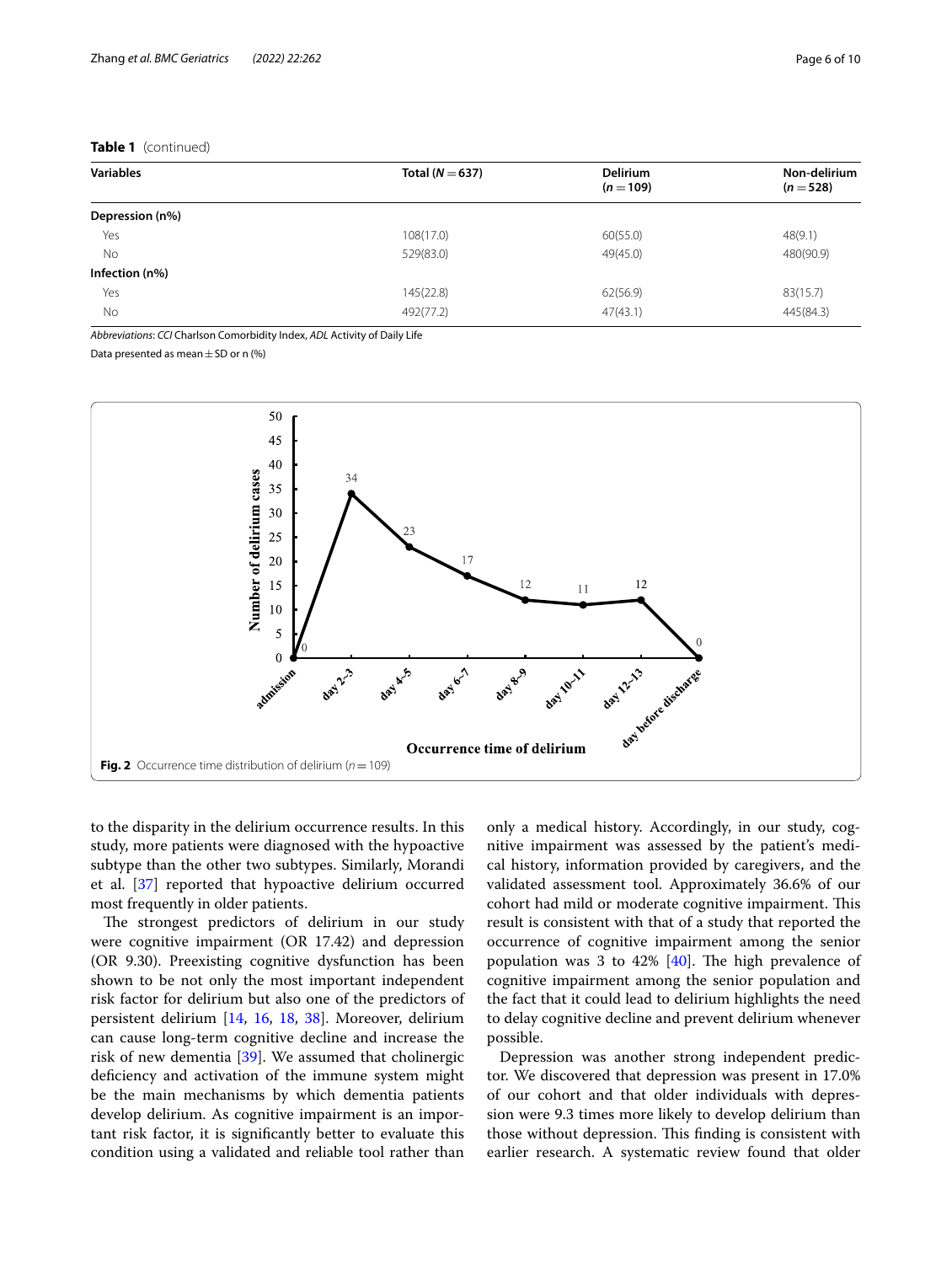<span id="page-6-0"></span>**Table 2** Univariate logistic regression analyses of potential risk factors for delirium

| <b>Variables</b>               | Unadjusted OR 95% Cl |                | P-value      |
|--------------------------------|----------------------|----------------|--------------|
| Age (90~99 y)                  | 2.41                 | $1.47 - 3.95$  | $< 0.001$ ** |
| Sex (Female)                   | 1.14                 | $0.72 - 1.80$  | 0.571        |
| Single/divorced /windowed      | 1.63                 | $1.01 - 2.63$  | $0.045*$     |
| High school or above           | 0.61                 | $0.40 - 0.93$  | $0.023*$     |
| Smoking                        | 1.08                 | $0.71 - 1.65$  | 0.708        |
| Alcohol use                    | 1.51                 | $0.94 - 2.44$  | 0.088        |
| Number of medications $\geq$ 5 | 7.99                 | 5.09-12.54     | $< 0.001$ ** |
| <b>Emergency admission</b>     | 4.64                 | $2.81 - 7.68$  | $< 0.001$ ** |
| <b>Vision impairment</b>       | 1.29                 | $0.72 - 2.31$  | 0.383        |
| <b>Hearing impairment</b>      | 1.14                 | $0.67 - 1.94$  | 0.618        |
| Sleep deprivation              | 1.61                 | $0.98 - 2.64$  | 0.061        |
| Pain                           | 1.68                 | $1.09 - 2.58$  | $0.018*$     |
| Constipation                   | 2.76                 | $1.80 - 4.21$  | $< 0.001$ ** |
| <b>Cognitive impairment</b>    | 29.11                | 14.76-57.41    | $< 0.001$ ** |
| <b>ADL</b> impairment          | 1.88                 | $1.01 - 3.48$  | $0.045*$     |
| <b>Malnutrition</b>            | 2.94                 | $1.93 - 4.50$  | $< 0.001$ ** |
| Depression                     | 12.25                | 7.58-19.79     | $< 0.001$ ** |
| <b>Infection</b>               | 7.07                 | $4.53 - 11.04$ | $< 0.001$ ** |
| <b>CCI</b>                     |                      |                |              |
| Mild $(\leq 2)$                | Reference            |                |              |
| Moderate(3-4)                  | 2.30                 | $1.42 - 3.74$  | $0.001*$     |
| Severe $(\geq 5)$              | 5.29                 | 2.66-10.54     | $< 0.001**$  |

*Abbreviations*: *ADL* Activity of Daily Life, *CCI* Charlson Comorbidity Index, *OR* odds ratio, *95% CI* 95% confdence interval

\* *P* <0.05; \*\* *P* <0.001

hospitalized patients with depression had a 1.3- to 9.0 fold higher incidence of delirium than nondepressed patients [\[41\]](#page-9-18). Furthermore, some research suggests that delirium and depression may have similar pathophysiological mechanisms, and approximately 5% of older hospitalized patients fulfl the diagnostic criteria for both [[42\]](#page-9-19). However, a large-scale epidemiologic study documenting the co-occurrence of both conditions is lacking. Given the risk factors for delirium, older people with major depressive disorder can be treated with pharmacologic or nonpharmacological therapy in conjunction with cognitive therapies [[43](#page-9-20)]. To prevent delirium, we recommend that older inpatients remain intellectually, physically, and socially engaged in life.

Additionally, comorbidities and polypharmacy were also independent risk factors for delirium (comorbidities: OR 4.21; polypharmacy: OR 2.85), consistent with previous research  $[11, 13, 15, 18]$  $[11, 13, 15, 18]$  $[11, 13, 15, 18]$  $[11, 13, 15, 18]$  $[11, 13, 15, 18]$  $[11, 13, 15, 18]$  $[11, 13, 15, 18]$  $[11, 13, 15, 18]$ . This is because a very old person with multimorbidity may be unable to resist repeated exposures to multiple stressors, such as hospitalization or surgery, increasing the likelihood of developing delirium. Furthermore, older individuals with multiple chronic conditions commonly receive polypharmacy. In our study cohort, approximately 28.7% of older patients had multimorbidity, and 38.8% of individuals received polypharmacy. Therefore, the drug list for an elderly patient, especially with multiple chronic diseases, should be carefully evaluated, and medications that have been demonstrated to cause delirium should be replaced.

In addition to the demographic and clinical risk factors, we found that environmental factors, such as emergency admission, increased the risk of incident delirium [OR 2.13, 95% CI: (1.02–4.45)]. A total of 12.7% of patients in the current study were admitted to the emergency department (ED) before being transferred to the geriatric department, with an average duration of 16h. Similarly, Bo et al. discovered an association between the length of ED stay and the development of delirium  $[44]$  $[44]$ . This finding may be attributable to the characteristics of ED, such as overcrowding, excess noise, delayed transfer to the ward of admitted individuals, or medication administration  $[45, 46]$  $[45, 46]$  $[45, 46]$  $[45, 46]$ . These stressors could induce acute stress responses, which is a widely held hypothesis for the pathophysiology of delirium. Therefore, the incidence of delirium may refect exposure to more serious environmental factors and greater vulnerability of old adults. The hospital environment may be a target for delirium prevention measures along with delirium intervention programs [\[47\]](#page-9-24).

In contrast with prior studies that demonstrated an increased risk of delirium associated with older age [[13](#page-8-10), [16,](#page-8-16) [48\]](#page-9-25), our study found no age diference in delirium incidence (OR 2.15,  $P=0.060$ ). However, even though the multivariable logistic regression analysis showed no diference between the age groups (80~89years;  $90 \sim 99$  years), the univariate logistic regression analysis showed a signifcant diference (*P*<0.001). Possible reasons for these discrepant may be the age cut-off ( $\geq$ 80years) in our sample, the narrow age range of those included, or the limited number of included patients. Our fndings indicated that advanced age was a potential risk factor for incident delirium in very old adults rather than an independent predictor. An interaction of age with other precipitating factors is needed for the development of delirium. Furthermore, we did not fnd that alcohol consumption or smoking were independent predictors of delirium  $[49]$  $[49]$ . We suspect that this is because alcohol withdrawal has characteristics associated with delirium, whereas occasional alcohol usage may have minimal infuence on delirium occurrence [[50\]](#page-9-27). Although the patients in our study had a history of smoking or alcohol consumption, the majority of them had been smoke-free or alcohol-free for several years. Hence, the dose–response effect of alcohol or cigarette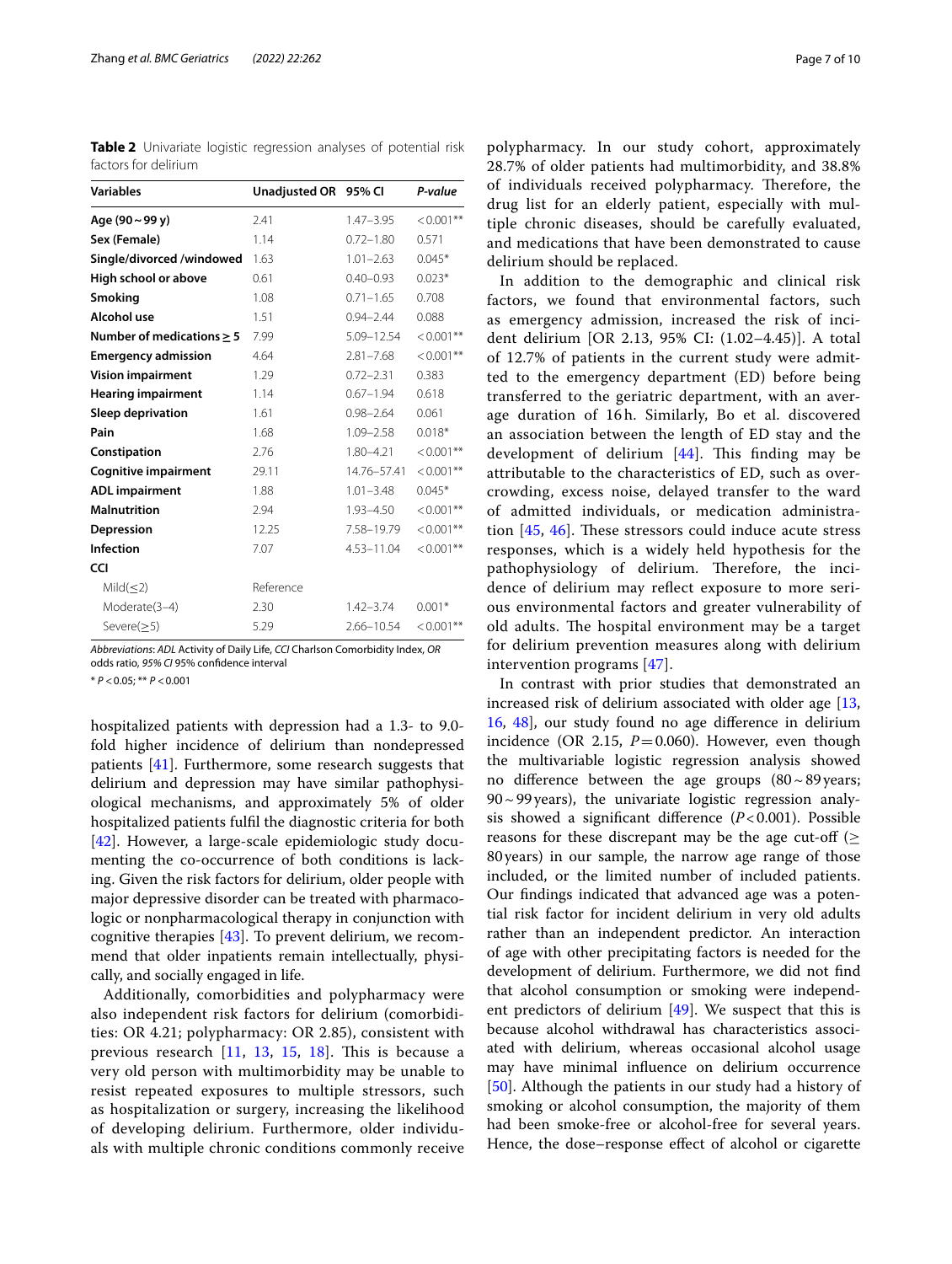<span id="page-7-0"></span>

| <b>Variables</b>                              | B        | <b>SE</b> | <b>Adjusted OR</b><br>(95% CI) | P-value |
|-----------------------------------------------|----------|-----------|--------------------------------|---------|
| Age (90-99 y)                                 | 0.767    | 0.408     | 2.15 (0.968-4.793)             | 0.060   |
| Single/divorced /windowed                     | 0.167    | 0.391     | 1.18 (0.549-2.543)             | 0.670   |
| High school or above                          | $-0.505$ | 0.328     | $0.60(0.317 - 1.147)$          | 0.123   |
| Alcohol use                                   | 0.017    | 0.375     | $1.01(0.488 - 2.119)$          | 0.964   |
| Polypharmacy (number of medications $\geq$ 5) | 1.048    | 0.325     | 2.85 (1.509-5.389)             | 0.001   |
| Emergency admission                           | 0.758    | 0.375     | 2.13 (1.023-4.452)             | 0.043   |
| Sleep deprivation                             | 1.357    | 0.418     | 3.89 (1.712-8.818)             | 0.001   |
| Vision impairment                             | 0.589    | 0.508     | 1.80 (0.665-4.882)             | 0.247   |
| Hearing impairment                            | 0.289    | 0.458     | 1.34 (0.544-3.276)             | 0.528   |
| Pain                                          | 0.129    | 0.340     | 1.14 (0.584-2.214)             | 0.705   |
| Constipation                                  | 0.948    | 0.339     | 2.58 (1.327-5.015)             | 0.005   |
| Cognitive function impairment                 | 2.858    | 0.432     | 17.42 (7.469-40.640)           | < 0.001 |
| Malnutrition                                  | 0.146    | 0.340     | 1.16 (0.594-2.255)             | 0.667   |
| Depression                                    | 2.230    | 0.360     | 9.30 (4.589-18.844)            | < 0.001 |
| ADL impairment                                | 0.745    | 0.575     | 2.11 (0.682-6.505)             | 0.195   |
| CCI: Mild (< 2)                               |          |           | Reference                      | 0.019   |
| CCI: Moderate (3-4)                           | 0.494    | 0.386     | 1.64 (0.770-3.489)             | 0.200   |
| $CCl:$ Severe $(>5)$                          | 1.437    | 0.535     | 4.21 (1.476-12.006)            | 0.007   |
| Infection                                     | 1.204    | 0.344     | 3.33 (1.697-6.542)             | < 0.001 |
| Constant                                      | $-6.195$ | 0.664     |                                | < 0.001 |
|                                               |          |           |                                |         |

*Abbreviations*: *ADL* Activity of Daily Life, *CCI* Charlson Comorbidity Index, *SE* Standard Error, *OR* odds ratio, *95% CI* 95% confdence interval

consumption on the occurrence of delirium requires further investigation.

We also analysed the clinical outcomes of delirium in very old hospitalized individuals. Patients with delirium experienced worse outcomes than patients without delirium, such as longer lengths of stay and higher rates of falls and physical restrictions use. These findings were consistent with prior research fndings that linked delirium to an increased risk of adverse outcomes, and another study reported that delirium was the primary risk factor for geriatric falls [\[19,](#page-8-11) [36](#page-9-13), [51\]](#page-9-28).

The strength of the present study was that it was the frst to identify the incidence of delirium in older Chinese patients admitted to medical wards. Previous studies targeted only a single disease or included only those admitted to a single specialized unit. Although Yam et al. reported the prevalence of delirium among older Chinese medical inpatients, incident cases of delirium were not included [\[24](#page-9-1)]. Furthermore, we concentrated on very old individuals (aged  $\geq 80$  years) who had multiple chronic diseases, polypharmacy, and diminished physiological reserves, making them more vulnerable and at higher risk of developing delirium than those aged less than 80 years  $[52]$  $[52]$  $[52]$ . There were some limitations to this study that should be mentioned. The main limitation is that the study covered only medical patients over the age

of 80 years, making it difficult to generalize the results to younger or surgical patients. Furthermore, because it was conducted in a single hospital, the results may not be applicable to other clinical settings or communities. Moreover, we tracked the clinical outcomes of patients with and without delirium during their hospitalization, and additional follow-up after discharge is required.

# **Conclusion**

In conclusion, delirium was common in very elderly medical inpatients and was associated with adverse health outcomes of longer hospital stays and higher rates of physical restraint use and falls. The strongest independent predictors for delirium were cognitive impairment and depression. Other predictors, such as a CCI score $\geq$ 5, sleep deprivation, infection, polypharmacy, constipation, and emergency admission, all contributed to incident delirium among these individuals. Given these predictors, which enable the early identifcation of high-risk patients by healthcare providers, targeted preventative actions could be implemented in a timely manner.

## **Abbreviations**

ICU: Intensive care unit; MMSE: Mini-Mental State Examination; 3D-CAM: 3-min Diagnose Interview for CAM-defned Delirium; BI: Barthel Index; ADL: Activity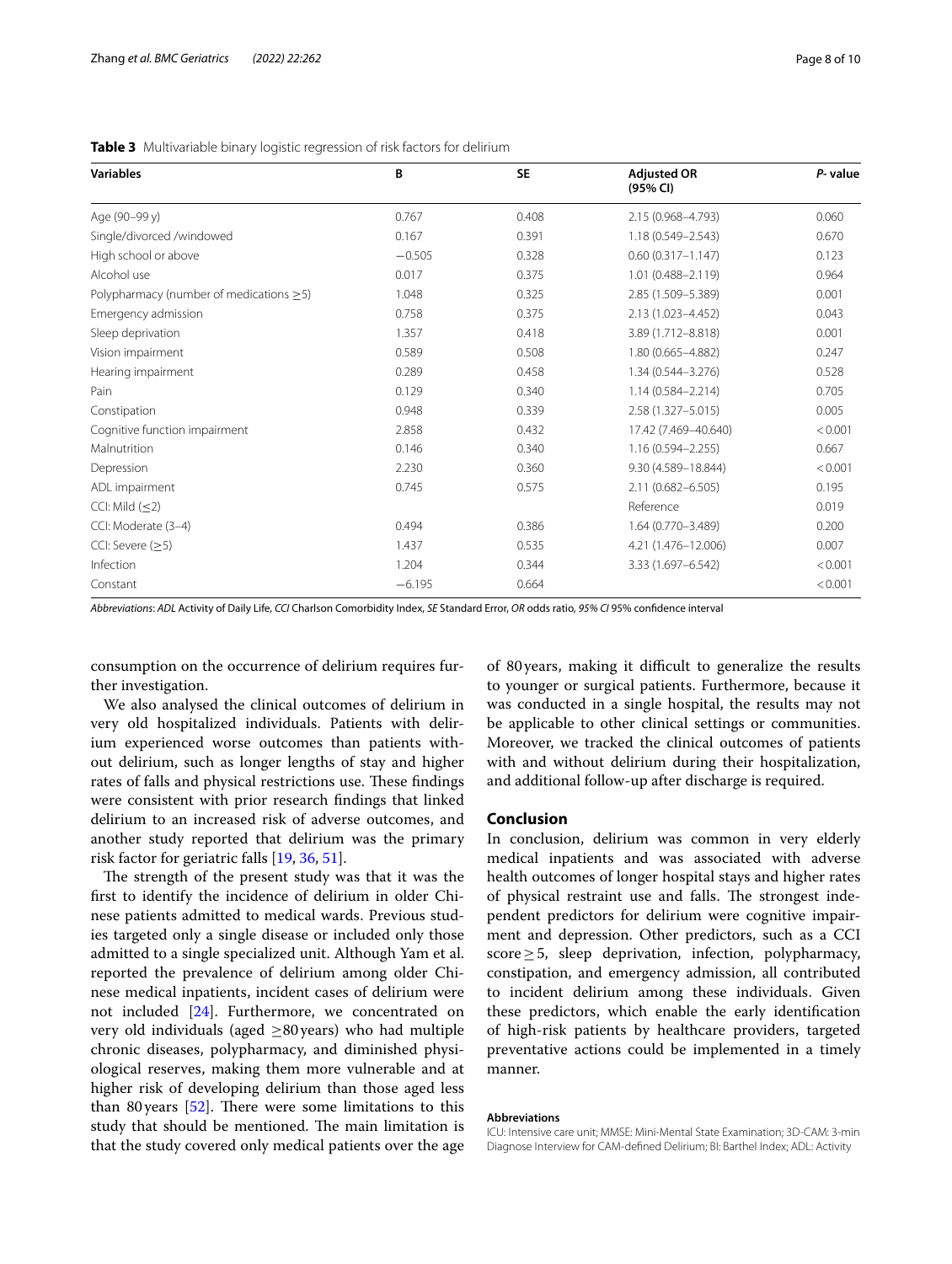of Daily Life; SPMSQ: Short Portable Mental Status Questionnaire; MNA-SF: Short Form of Mini-Nutritional Assessment; GDS-15: Geriatric Depression Scale-15; CCI: Charlson Comorbidity Index; FPS-R: Faces Pain Scale-Revised; SD: Standard deviation; VIF: Variance Infation Factor; Tol: Tolerance value; CI: Confdence interval; OR: Odds ratio; ED: Emergency Department.

# **Supplementary Information**

The online version contains supplementary material available at [https://doi.](https://doi.org/10.1186/s12877-022-02932-9) [org/10.1186/s12877-022-02932-9](https://doi.org/10.1186/s12877-022-02932-9).

<span id="page-8-14"></span><span id="page-8-13"></span>**Additional fle 1: eTable 1.** Literature characteristics on delirium risk prediction models in older medical patients.

**Additional fle 2: eTable 2.** The prevalence of delirium risk factors as determined by univariate analysis.

#### **Acknowledgements**

The authors would like to thank the nursing staff in the Department of Geriatrics of West China Hospital, Sichuan University, and all consenting patients for their cooperation.

#### **Authors' contributions**

M Z and X J designed the research; L G, X Z and J Y contributed to the collection of data; JY, M Z and X J contributed to the analysis or interpretation of data; M Z and X J contributed to drafting the article or revising it critically for important intellectual content. X J had responsibility for fnal content. All authors read and approved the fnal manuscript.

#### **Funding**

Sichuan Science and Technology Program (2020JDR0091); West China Nursing Discipline Development Special Found Project, Sichuan University (HXHL21017); The 1.3.5 Project for Disciplines of Clinical Research Incubation Project, West China Hospital, Sichuan University (2018HXFH053).

#### **Availability of data and materials**

There are no linked research data sets for this paper. Data will be made available on reasonable request to the corresponding author.

#### **Declarations**

# **Ethics approval and consent to participate**

This study was approved by the Ethics Committee on Biomedical Research, West China Hospital of Sichuan University (#201440), and all methods were performed in accordance with the relevant guidelines and regulations in the Ethics approval. Written informed consent was obtained from every patient before inclusion.

#### **Consent for publication**

Not applicable.

#### **Competing interests**

The authors declare that they have no competing interests.

## **Author details**

<sup>1</sup>West China School of Nursing, Sichuan University/ Department of Geriatrics and National Clinical Research Center for Geriatrics, West China Hospital, Sichuan University, Chengdu, Sichuan Province, China. <sup>2</sup>Department of Geriatrics and National Clinical Research Center for Geriatrics, West China Hospital, Sichuan University, Chengdu, Sichuan Province, China. <sup>3</sup>West China School of Nursing, Sichuan University, Chengdu, NO. 37 GuoXue Road, Chengdu 610041, Sichuan province, China.

Received: 18 November 2021 Accepted: 10 March 2022 Published online: 29 March 2022

#### **References**

- <span id="page-8-0"></span>1. American Psychiatric Association. Diagnostic and statistical manual of mental disorders (DSM-5). Arlington: American Psychiatric Association; 2013.
- <span id="page-8-1"></span>2. Inouye SK, Westendorp RG, Saczynski JS. Delirium in elderly people. Lancet. 2014;383(9920):911–22. [https://doi.org/10.1016/S0140-6736\(13\)](https://doi.org/10.1016/S0140-6736(13)60688-1) [60688-1.](https://doi.org/10.1016/S0140-6736(13)60688-1)
- 3. Van den Boogaard M, Schoonhoven L, van der Hoeven JG, van Achterberg T, Pickkers P. Incidence and short-term consequences of delirium in critically ill patients: a prospective observational cohort study. Int J Nurs Stud. 2012;49(7):775–83. [https://doi.org/10.1016/j.ijnurstu.2011.11.016.](https://doi.org/10.1016/j.ijnurstu.2011.11.016)
- 4. Veiga D, Luis C, Parente D, Fernandes V, Botelho M, Santos P, et al. Postoperative delirium in intensive care patients: risk factors and outcome. Rev Bras Anestesiol. 2012;62(4):469–83. [https://doi.org/10.1016/S0034-](https://doi.org/10.1016/S0034-7094(12)70146-0) [7094\(12\)70146-0.](https://doi.org/10.1016/S0034-7094(12)70146-0)
- <span id="page-8-2"></span>5. Hosie A, Davidson PM, Agar M, Sanderson CR, Phillips J. Delirium prevalence, incidence, and implications for screening in specialist palliative care inpatient settings: a systematic review. Palliat Med. 2013;27(6):486– 98. <https://doi.org/10.1177/0269216312457214>.
- <span id="page-8-3"></span>6. Witlox J, Eurelings LS, de Jonghe JF, Kalisvaart KJ, Eikelenboom P, van Gool WA. Delirium in elderly patients and the risk of post-discharge mortality, institutionalization, and dementia: a meta-analysis. JAMA. 2010;304(4):443–51. [https://doi.org/10.1001/jama.2010.1013.](https://doi.org/10.1001/jama.2010.1013)
- <span id="page-8-4"></span>7. Gleason LJ, Schmitt EM, Kosar CM, Tabloski P, Saczynski JS, Robinson T, et al. Efect of delirium and other major complications on outcomes after elective surgery in older adults. JAMA Surg. 2015;150(12):1134–40. [https://doi.org/10.1001/jamasurg.2015.2606.](https://doi.org/10.1001/jamasurg.2015.2606)
- <span id="page-8-5"></span>8. Leslie DL, Marcantonio ER, Zhang Y, Leo-Summers L, Inouye SK. One-year health care costs associated with delirium in the elderly population. Arch Intern Med. 2008;168(1):27–32. [https://doi.org/10.1001/archinternmed.](https://doi.org/10.1001/archinternmed.2007.4) [2007.4](https://doi.org/10.1001/archinternmed.2007.4).
- <span id="page-8-6"></span>9. National Clinical Guideline Centre (UK). Delirium: Diagnosis, Prevention and Management [Internet]. London: Royal College of Physicians (UK); 2010. PMID: 22319805.
- <span id="page-8-7"></span>10. Hshieh TT, Yue J, Oh E, et al. Efectiveness of multicomponent nonpharmacological delirium interventions: a meta-analysis. JAMA Intern Med. 2015;175(4):512–20. <https://doi.org/10.1001/jamainternmed.2014.7779>.
- <span id="page-8-8"></span>11. Inouye SK, Charpentier PA. Precipitating factors for delirium in hospitalized elderly persons. Predictive model and interrelationship with baseline vulnerability. JAMA. 1996;275(11):852–7. [https://doi.org/10.1001/jama.](https://doi.org/10.1001/jama.1996.03530350034031) [1996.03530350034031.](https://doi.org/10.1001/jama.1996.03530350034031)
- <span id="page-8-9"></span>12. Inouye SK. Delirium in older persons. N Engl J Med. 2006;354(11):1157– 65. <https://doi.org/10.1056/NEJMra052321>.
- <span id="page-8-10"></span>13. Caeiro L, Ferro JM, Albuquerque R, Figueira ML. Delirium in the frst days of acute stroke. J Neurol. 2004;251(2):171–8. [https://doi.org/10.1007/](https://doi.org/10.1007/s00415-004-0294-6) [s00415-004-0294-6.](https://doi.org/10.1007/s00415-004-0294-6)
- <span id="page-8-15"></span>14. Inouye SK, Viscoli CM, Horwitz RI, Hurst LD, Tinetti ME. A predictive model for delirium in hospitalized elderly medical patients based on admission characteristics. Ann Intern Med. 1993;119(6):474–81. [https://doi.org/10.](https://doi.org/10.7326/0003-4819-119-6-199309150-00005) [7326/0003-4819-119-6-199309150-00005](https://doi.org/10.7326/0003-4819-119-6-199309150-00005).
- <span id="page-8-18"></span>15. Inouye SK, Zhang Y, Jones RN, Kiely DK, Yang F, Marcantonio ER. Risk factors for delirium at discharge: development and validation of a predictive model. Arch Intern Med. 2007;167(13):1406–13. [https://doi.org/10.1001/](https://doi.org/10.1001/archinte.167.13.1406) [archinte.167.13.1406.](https://doi.org/10.1001/archinte.167.13.1406)
- <span id="page-8-16"></span>16. Korevaar JC, van Munster BC, de Rooij SE. Risk factors for delirium in acutely admitted elderly patients: a prospective cohort study. BMC Geriatr. 2005;13(5):6.<https://doi.org/10.1186/1471-2318-5-6>.
- 17. Pompei P, Foreman M, Cassel CK, Alessi C, Cox D. Detecting delirium among hospitalized older patients. Arch Intern Med. 1995;155(3):301–7 PMID: 7832602.
- <span id="page-8-17"></span>18. Pompei P, Foreman M, Rudberg MA, Inouye SK, Braund V, Cassel CK. Delirium in hospitalized older persons: outcomes and predictors. J Am Geriatr Soc. 1994;42(8):809–15. [https://doi.org/10.1111/j.1532-5415.1994.](https://doi.org/10.1111/j.1532-5415.1994.tb06551.x) [tb06551.x](https://doi.org/10.1111/j.1532-5415.1994.tb06551.x).
- <span id="page-8-11"></span>19. Chaiwat O, Chanidnuan M, Pancharoen W, Vijitmala K, Danpornprasert P, Toadithep P, et al. Postoperative delirium in critically ill surgical patients: incidence, risk factors, and predictive scores. BMC Anesthesiol. 2019;19(1):39. [https://doi.org/10.1186/s12871-019-0694-x.](https://doi.org/10.1186/s12871-019-0694-x)
- <span id="page-8-12"></span>20. Dai YT, Lou MF, Yip PK, Huang GS. Risk factors and incidence of postoperative delirium in elderly Chinese patients. Gerontology. 2000;46(1):28–35. [https://doi.org/10.1159/000022130.](https://doi.org/10.1159/000022130)